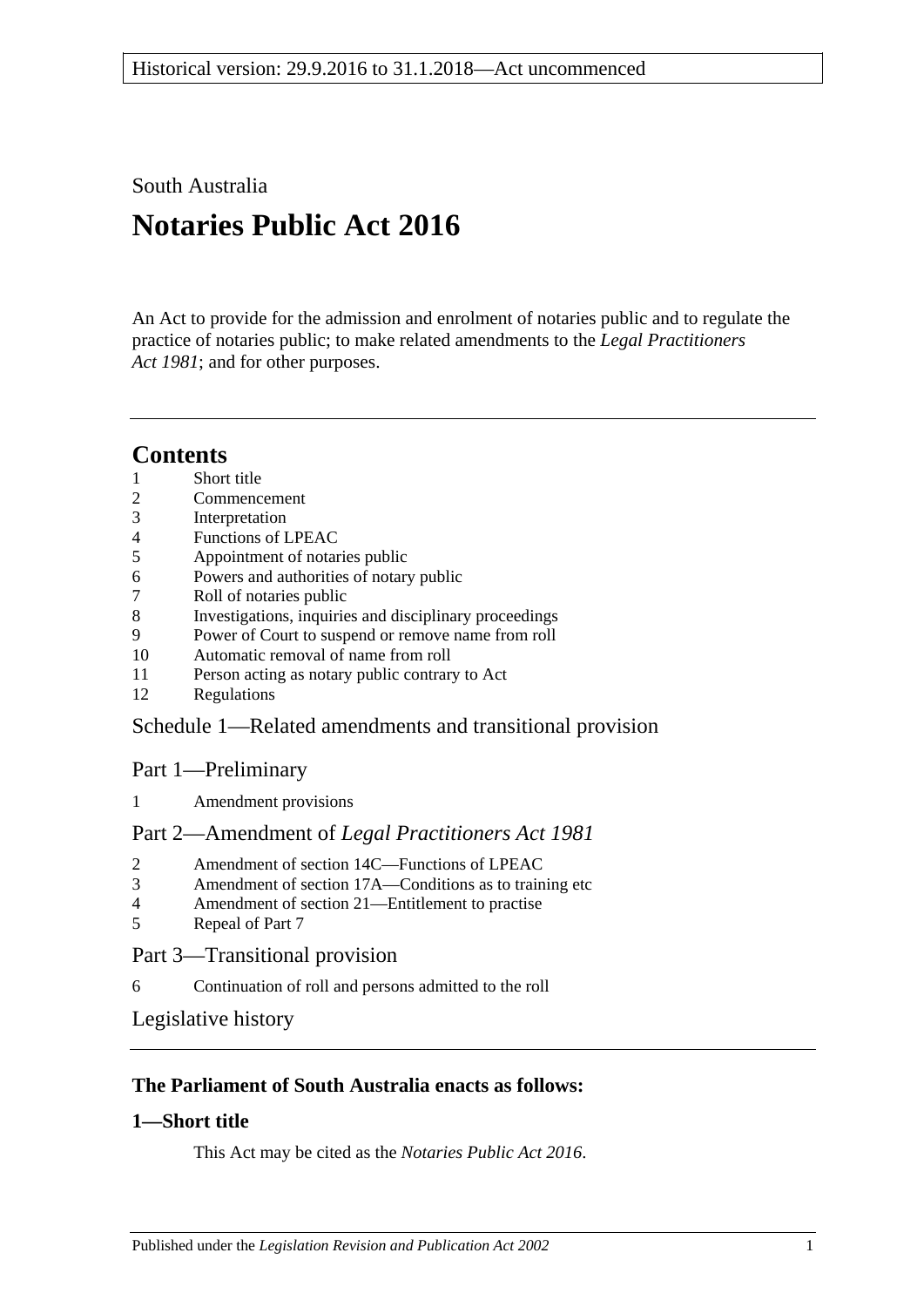#### <span id="page-1-0"></span>**2—Commencement**

This Act will come into operation on a day to be fixed by proclamation.

#### <span id="page-1-1"></span>**3—Interpretation**

(1) In this Act, unless the contrary intention appears—

*interstate legal practitioner* has the same meaning as in the *[Legal Practitioners](http://www.legislation.sa.gov.au/index.aspx?action=legref&type=act&legtitle=Legal%20Practitioners%20Act%201981)  Act [1981](http://www.legislation.sa.gov.au/index.aspx?action=legref&type=act&legtitle=Legal%20Practitioners%20Act%201981)*;

*legal practitioner* has the same meaning as in the *[Legal Practitioners Act](http://www.legislation.sa.gov.au/index.aspx?action=legref&type=act&legtitle=Legal%20Practitioners%20Act%201981) 1981*;

*local legal practitioner* has the same meaning as in the *[Legal Practitioners Act](http://www.legislation.sa.gov.au/index.aspx?action=legref&type=act&legtitle=Legal%20Practitioners%20Act%201981) 1981*;

*LPEAC* means the Legal Practitioners Education and Admission Council established under the *[Legal Practitioners Act](http://www.legislation.sa.gov.au/index.aspx?action=legref&type=act&legtitle=Legal%20Practitioners%20Act%201981) 1981*;

*Registrar* means the Registrar of the Supreme Court.

(2) For the purposes of this Act, a person is *entitled to practise the profession of the law in this State* if the person is a local legal practitioner or an interstate legal practitioner (but a person is not so entitled during any period in which the person's right to practise is under suspension).

#### <span id="page-1-4"></span><span id="page-1-2"></span>**4—Functions of LPEAC**

- <span id="page-1-5"></span><span id="page-1-3"></span>(1) LPEAC has the following functions under this Act:
	- (a) to make rules prescribing—
		- (i) the qualifications for admission and enrolment of a person as a notary public; and
		- (ii) the requirements for post-admission education, training or experience for a person admitted as a notary public;
	- (b) to keep the effectiveness of education and training courses and post-admission experience under review so far as is relevant to practice as a notary public;
	- (c) to monitor compliance with rules prescribed under [paragraph](#page-1-3) (a).
- (2) Rules prescribed by LPEAC under [subsection](#page-1-4) (1) may—
	- (a) be of general, limited or varied application according to the classes of person to which they are expressed to apply; and
	- (b) leave a matter to be determined according to the discretion of LPEAC or the Supreme Court.
- (3) A rule made under [subsection](#page-1-3)  $(1)(a)$  may only be made after consultation with any body that represents the interests of notaries public prescribed by the regulations for the purposes of this subsection.
- (4) A rule made under [subsection](#page-1-5)  $(1)(a)(ii)$  requiring notaries public to undertake further education or training or obtain further experience may only be made with the concurrence of the Attorney-General.
- (5) Rules made under [subsection](#page-1-5) (1)(a)(ii) may prescribe requirements in relation to the issue or renewal of practising certificates under the *[Legal Practitioners Act](http://www.legislation.sa.gov.au/index.aspx?action=legref&type=act&legtitle=Legal%20Practitioners%20Act%201981) 1981* subject to conditions.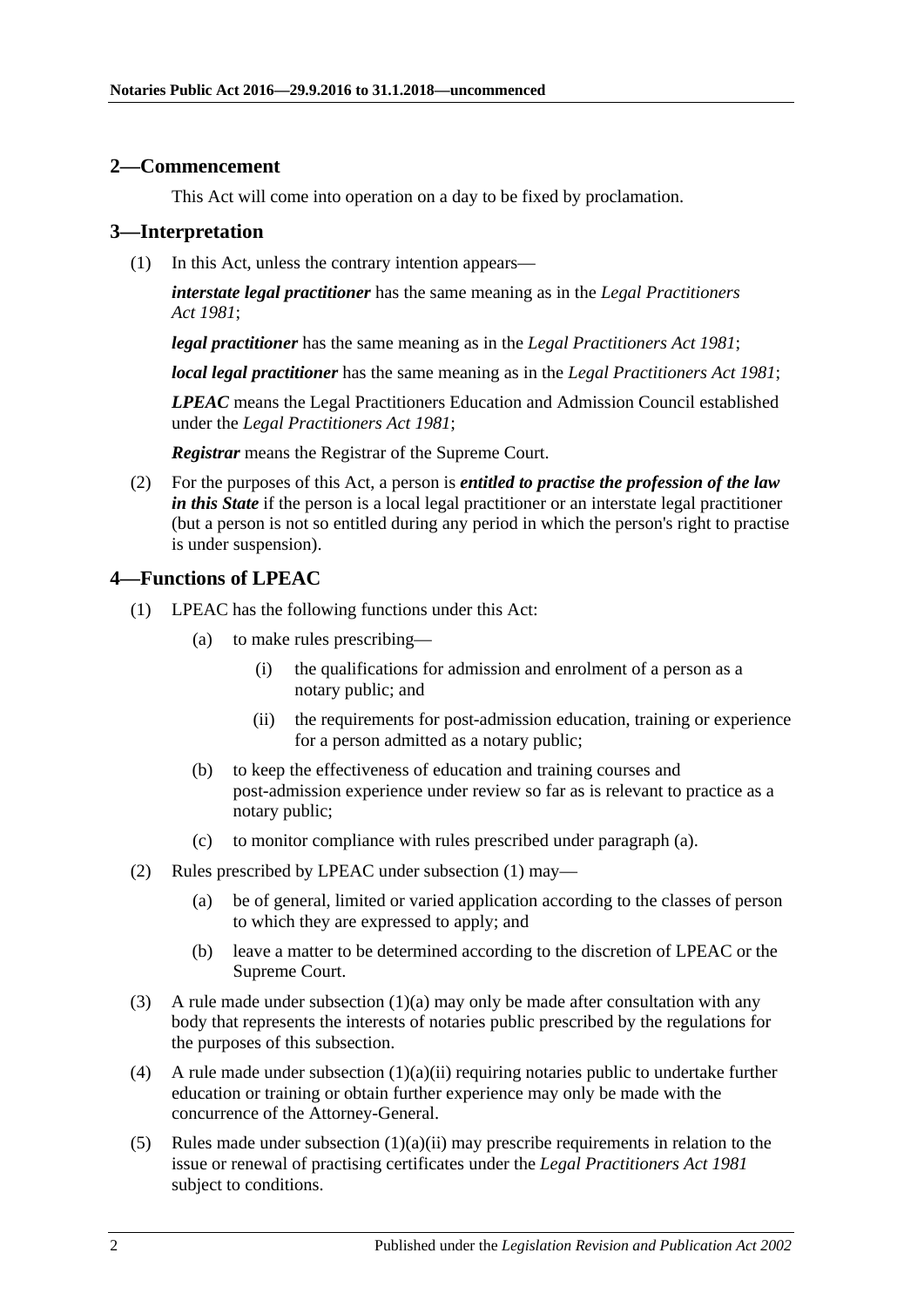### <span id="page-2-3"></span><span id="page-2-0"></span>**5—Appointment of notaries public**

- (1) A person who—
	- (a) is entitled to practise the profession of the law in this State; and
	- (b) has been admitted and enrolled as a legal practitioner (in this State or any other State) for at least 5 years,

may apply to the Supreme Court to be admitted and enrolled as a notary public of the Supreme Court.

- (2) A person who, on application under [subsection](#page-2-3) (1), satisfies the Supreme Court—
	- (a) that the person's entitlement to practise the profession of the law is not, in this State or any other State, subject to any limitation, restriction or other condition inconsistent with the carrying out of the functions of a notary public; and
	- (b) that—
		- (i) the person has complied with the rules relating to the qualifications for admission and enrolment of a person as a notary public made by LPEAC under [section](#page-1-4) 4(1); or
		- (ii) insofar as there has been non-compliance with those rules, the person should be exempted from such compliance; and
	- (c) that the person is a fit and proper person to practise as a notary public,

is entitled to be admitted and enrolled as a notary public of the Supreme Court.

(3) A person admitted as a notary public under this Act must make an oath in the prescribed form before the Registrar of the Supreme Court or a Commissioner authorised to take affidavits in the Supreme Court.

#### <span id="page-2-1"></span>**6—Powers and authorities of notary public**

A person admitted and enrolled as a notary public under this Act has all the powers and authorities (including the power to take affidavits) exercisable by law or custom by notaries public.

#### <span id="page-2-2"></span>**7—Roll of notaries public**

- (1) The Registrar of the Supreme Court must cause a roll to be kept of all notaries public admitted under this Act.
- (2) On the application of a person whose name appears on the roll, the Registrar must grant a certificate in the prescribed form certifying that the person is a notary public duly authorised and admitted and enrolled to practise as such in this State.
- (3) An apparently genuine document purporting to be a certificate under this section will, in the absence of proof to the contrary, be accepted in legal proceedings as evidence that the person named in the certificate is admitted and enrolled as a notary public.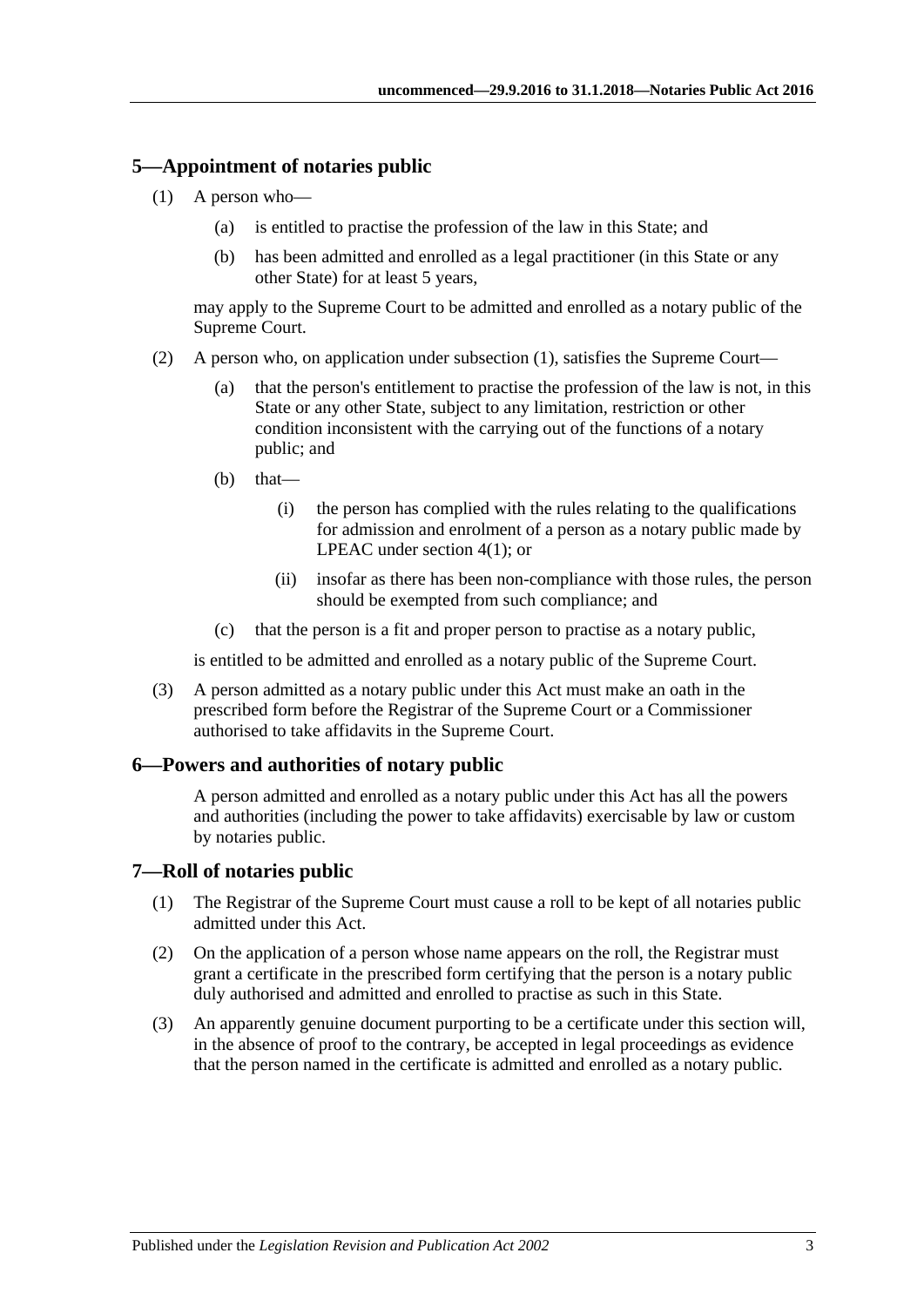#### <span id="page-3-0"></span>**8—Investigations, inquiries and disciplinary proceedings**

- (1) For the purposes of the definition of *unsatisfactory professional conduct* in section 68 of the *[Legal Practitioners Act](http://www.legislation.sa.gov.au/index.aspx?action=legref&type=act&legtitle=Legal%20Practitioners%20Act%201981) 1981*, conduct of a person admitted and enrolled as a notary public in performing the functions of a notary public is taken to be conduct occurring in connection with the practice of law.
- (2) For the purposes of the definition of *professional misconduct* in section 69 of the *[Legal Practitioners Act](http://www.legislation.sa.gov.au/index.aspx?action=legref&type=act&legtitle=Legal%20Practitioners%20Act%201981) 1981*, conduct of a person admitted and enrolled as a notary public in performing the functions of a notary public is taken to be professional conduct of a legal practitioner.
- (3) The Legal Profession Conduct Commissioner may, without limitation, in taking action under section 77J of the *[Legal Practitioners Act](http://www.legislation.sa.gov.au/index.aspx?action=legref&type=act&legtitle=Legal%20Practitioners%20Act%201981) 1981* in relation to a legal practitioner who is admitted and enrolled as a notary public, make an order imposing specified conditions on the practitioner's practising certificate (whether a practising certificate under the *[Legal Practitioners Act](http://www.legislation.sa.gov.au/index.aspx?action=legref&type=act&legtitle=Legal%20Practitioners%20Act%201981) 1981* or an interstate practising certificate) relating to the practitioner's practice as a notary public.
- (4) The Legal Practitioners Disciplinary Tribunal may, without limitation, in taking action under Part 6 of the *[Legal Practitioners Act](http://www.legislation.sa.gov.au/index.aspx?action=legref&type=act&legtitle=Legal%20Practitioners%20Act%201981) 1981* in relation to a legal practitioner who is admitted and enrolled as a notary public, make an order imposing specified conditions on the practitioner's practising certificate (whether a practising certificate under the *[Legal Practitioners Act](http://www.legislation.sa.gov.au/index.aspx?action=legref&type=act&legtitle=Legal%20Practitioners%20Act%201981) 1981* or an interstate practising certificate) relating to the person's practice as a notary public.

#### <span id="page-3-1"></span>**9—Power of Court to suspend or remove name from roll**

- (1) The Supreme Court may, on its own initiative, or on the application of the Attorney-General, the Legal Profession Conduct Commissioner or the Law Society of South Australia—
	- (a) suspend the name of a notary public from the roll of notaries public for a specified period or indefinitely; or
	- (b) remove the name of a notary public from the roll of notaries public,

if the Court considers that a ground exists for so doing.

- (2) An application under this section—
	- (a) must be served on the notary public to whom it relates in accordance with the rules of the Supreme Court; and
	- (b) must—
		- (i) specify the order sought by the applicant; and
		- (ii) state the ground for seeking the proposed order; and
		- (iii) invite the notary public to make written representations to the Court, within a time specified by the Court of not less than 7 days and not more than 28 days, as to why the order should not be made.
- (3) If the Supreme Court makes an order suspending or removing a person's name from the roll of notaries public, the Court must give the person a written notice about the order setting out—
	- (a) the terms of the order; and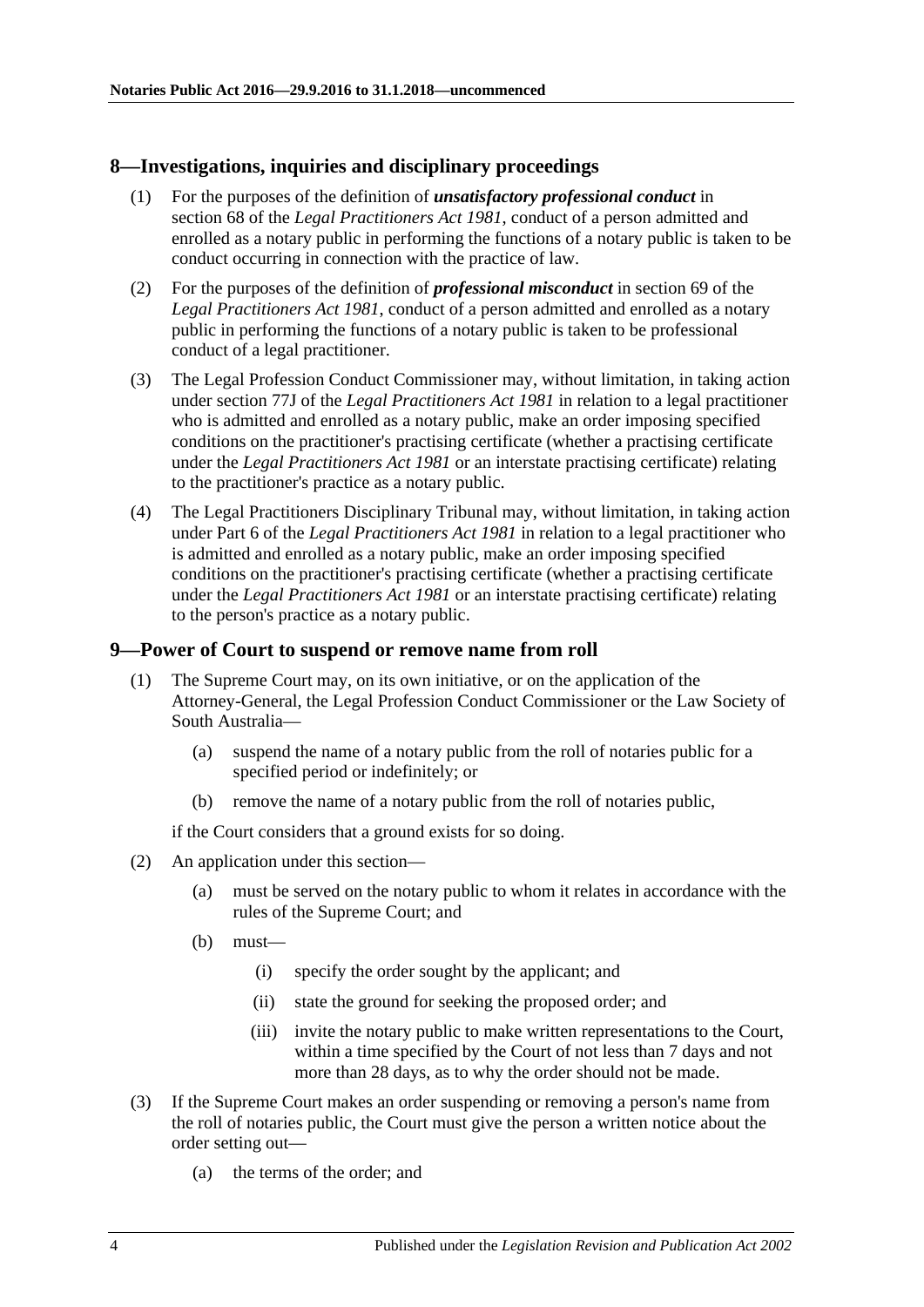(b) the reasons for the order.

#### <span id="page-4-0"></span>**10—Automatic removal of name from roll**

- (1) The name of a legal practitioner who is admitted and enrolled as a notary public under this Act is, by force of this section, taken to be removed from the roll of notaries public if—
	- (a) the person's name is removed from the roll of legal practitioners maintained under the *[Legal Practitioners Act](http://www.legislation.sa.gov.au/index.aspx?action=legref&type=act&legtitle=Legal%20Practitioners%20Act%201981) 1981*; or
	- (b) in the case of an interstate legal practitioner, the person's name is removed from the roll kept in another State that corresponds to the roll of legal practitioners maintained under the *[Legal Practitioners Act](http://www.legislation.sa.gov.au/index.aspx?action=legref&type=act&legtitle=Legal%20Practitioners%20Act%201981) 1981*.
- (2) The name of a legal practitioner who is admitted and enrolled as a notary public under this Act is, by force of this section, taken to be removed from the roll of notaries public for any period during which the legal practitioner is not entitled to practise the profession of the law in this State.

#### <span id="page-4-1"></span>**11—Person acting as notary public contrary to Act**

If a person acts as a notary public without being admitted and enrolled as a notary public under this Act, the person is guilty of an offence.

Maximum penalty: \$50 000.

#### <span id="page-4-2"></span>**12—Regulations**

The Governor may make such regulations as are contemplated by, or necessary or expedient for the purposes of, this Act.

## <span id="page-4-3"></span>**Schedule 1—Related amendments and transitional provision Part 1—Preliminary**

#### <span id="page-4-4"></span>**1—Amendment provisions**

In this Schedule, a provision under a heading referring to the amendment of a specified Act amends the Act so specified.

## **Part 2—Amendment of** *Legal Practitioners Act 1981*

#### <span id="page-4-5"></span>**2—Amendment of section 14C—Functions of LPEAC**

Section 14C(1)(d)—after "assigned to LPEAC by this Act" insert:

or any other Act

#### <span id="page-4-6"></span>**3—Amendment of section 17A—Conditions as to training etc**

Section 17A—after subsection (7) insert:

(8) For the purposes of this section insofar as it relates to a legal practitioner who is admitted and enrolled as a notary public under the *[Notaries Public Act](http://www.legislation.sa.gov.au/index.aspx?action=legref&type=act&legtitle=Notaries%20Public%20Act%202016) 2016*, a reference to rules made by LPEAC includes rules made by LPEAC under that Act.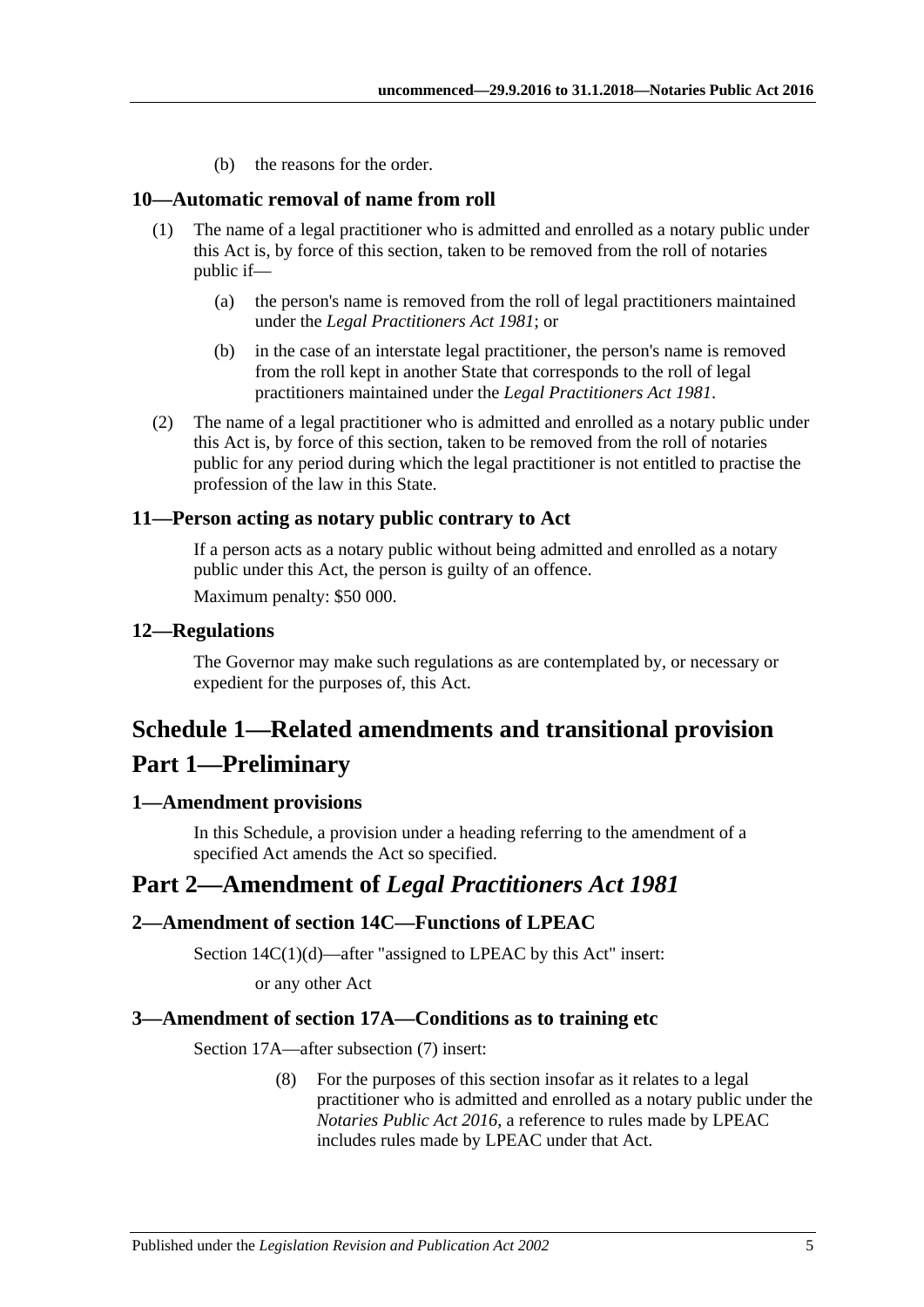#### <span id="page-5-0"></span>**4—Amendment of section 21—Entitlement to practise**

Section  $21(3)(r)$ —delete "public notary" and substitute:

notary public admitted and enrolled under the *[Notaries Public Act](http://www.legislation.sa.gov.au/index.aspx?action=legref&type=act&legtitle=Notaries%20Public%20Act%202016) 2016*

#### <span id="page-5-1"></span>**5—Repeal of Part 7**

Part 7—delete the Part

## **Part 3—Transitional provision**

#### <span id="page-5-2"></span>**6—Continuation of roll and persons admitted to the roll**

The roll of all public notaries kept by the Registrar of the Supreme Court under Part 7 of the *[Legal Practitioners Act](http://www.legislation.sa.gov.au/index.aspx?action=legref&type=act&legtitle=Legal%20Practitioners%20Act%201981) 1981* immediately before the commencement of this Act continues after that commencement as the roll of notaries public required to be kept by the Registrar of the Supreme Court under [section](#page-2-2) 7 of this Act and a person listed on that roll is taken to be admitted as enrolled as a notary public under this Act.